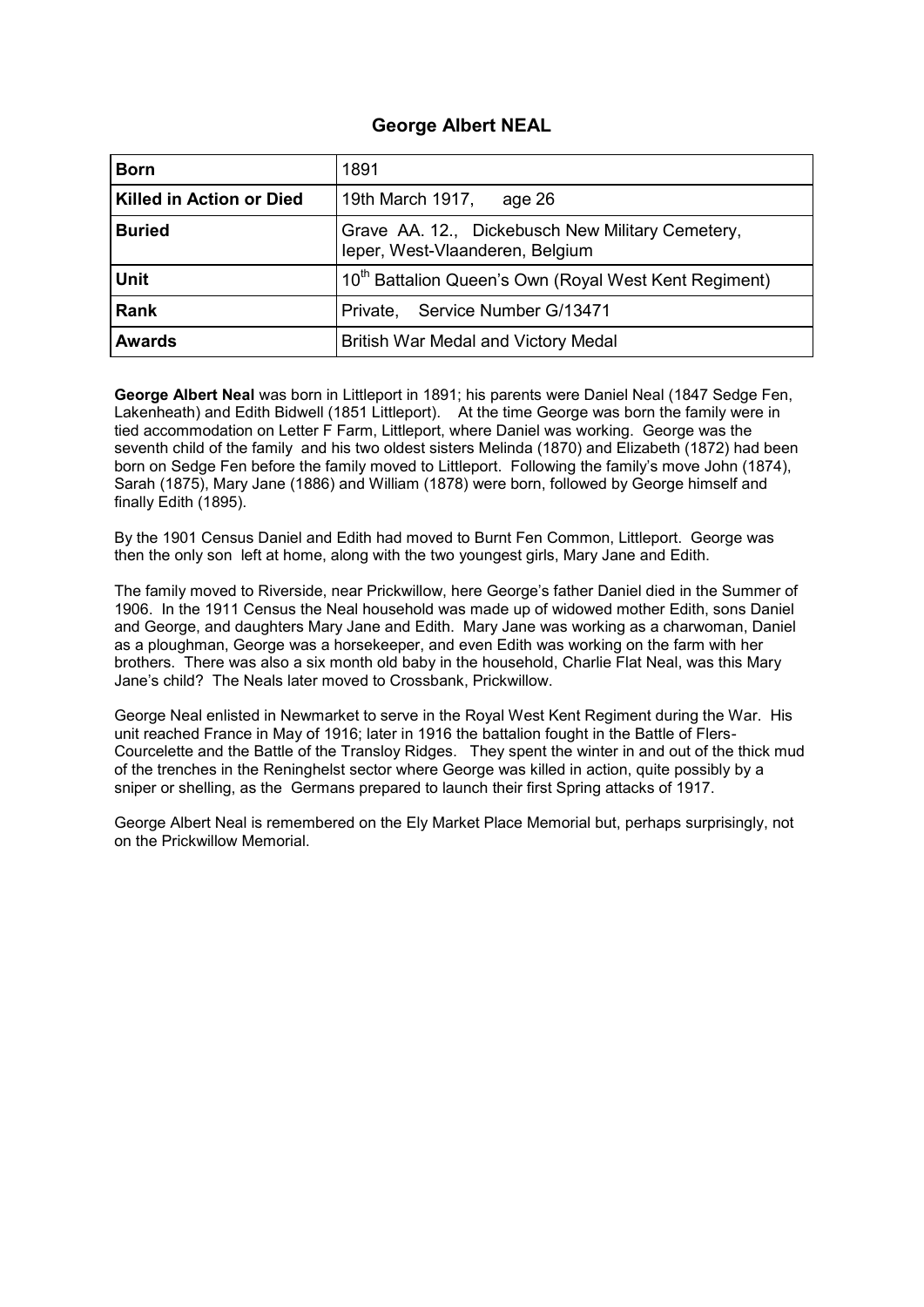## **(Herbert ) John NEGUS**

| <b>Born</b>              | 28th August 1889                                                |
|--------------------------|-----------------------------------------------------------------|
| Killed in Action or Died | 20th July 1916, age 26                                          |
| Commemorated             | Pier and Face 1 C and 2 A., Thiepval Memorial,<br>Somme, France |
| <b>Unit</b>              | B Company 2 <sup>nd</sup> Battalion Suffolk Regiment            |
| <b>Rank</b>              | Service Number 3/9423<br>Private,                               |
| <b>Awards</b>            | 1914-15 Star, British War Medal and Victory Medal               |



**Herbert John Negus** was the fifth and youngest child of Thomas Negus (1846 Ely) and Melinda Eaton (1855 Ely). He had an older brother Frederick (1877) and three sisters called Sarah (1874), Ann (1880) and Kate aka Maud (1882). There had been an older child in this family called Herbert John (1883), but he had died in 1887, and so Herbert was the second to bear the name.

All the family members were born in Ely and the family lived for many years at 11 Waterside. Thomas Negus was a blacksmith and may have originally worked with his father-in-law, Weldon Eaton, who at the age of seventy-eight was still listed as a blacksmith in the 1891 Census and living with his daughter's family.

In the 1901 Census it is clear that the family usually called their youngest son by his middle name of John, rather than Herbert.

Just (Herbert) John and Kate were then still living with their parents at this point as Sarah had married Walter Stamford, Thomas was working for Great Eastern Railways and had moved to East Ham, while Ann had become a servant in the house of William Ellis who owned a draper's shop on Ely's High Street. John's eldest brother Frederick had emigrated to America.

John first attended Broad Street Infants School and was then selected as one of the top scholars to be admitted to Needhams School as a "free boy" rather than a fee paying pupil. He joined the school on Back Hill on 11th June 1896 and left the school on 21st June 1907 to join the militia.

John joined the local militia in Ely (the 4th Battalion of the Suffolk Regiment), and then, once he was eighteen, he attested into the Royal Garrison Artillery on 10th September 1906. His papers describe him as 5 feet 8 inches tall, with a fresh complexion, brown hair, blue eyes, and with a small scar over his right eye. However, his papers for the RGA also show that he was discharged just five days after his attestation for being irregularly enlisted. John continued to serve with the militia itself and was placed on the Special Reserve. He won prizes as the best shot on the Militia.

John was employed as a horsekeeper at the local brewery of A and B Hall Limited (1911 Census) and went on with them to become a motor lorry driver.

As a reservist, on the outbreak of the War, John transferred across to the 2nd Battalion of the Suffolk Regiment in order to be able to fight. He reached France on 15th August 1914. His battalion was engaged in action at the Battle of Mons and the subsequent retreat, followed by the Battle of Le Cateau, where the Battalion suffered over 700 casualties. They took part in the Winter Operations of 1914-15, the First Attack on Bellewaarde, he Actions of Hooge and the Second Attack on Bellewaarde.

In June of 1915 John wrote home to let his parents know that he had been shot in the wrist. This tells us that he was working as an officer's orderly, carrying his kit between billets—his officer had sent him back to collect a candlestick left behind. While John was in hospital his mess mate and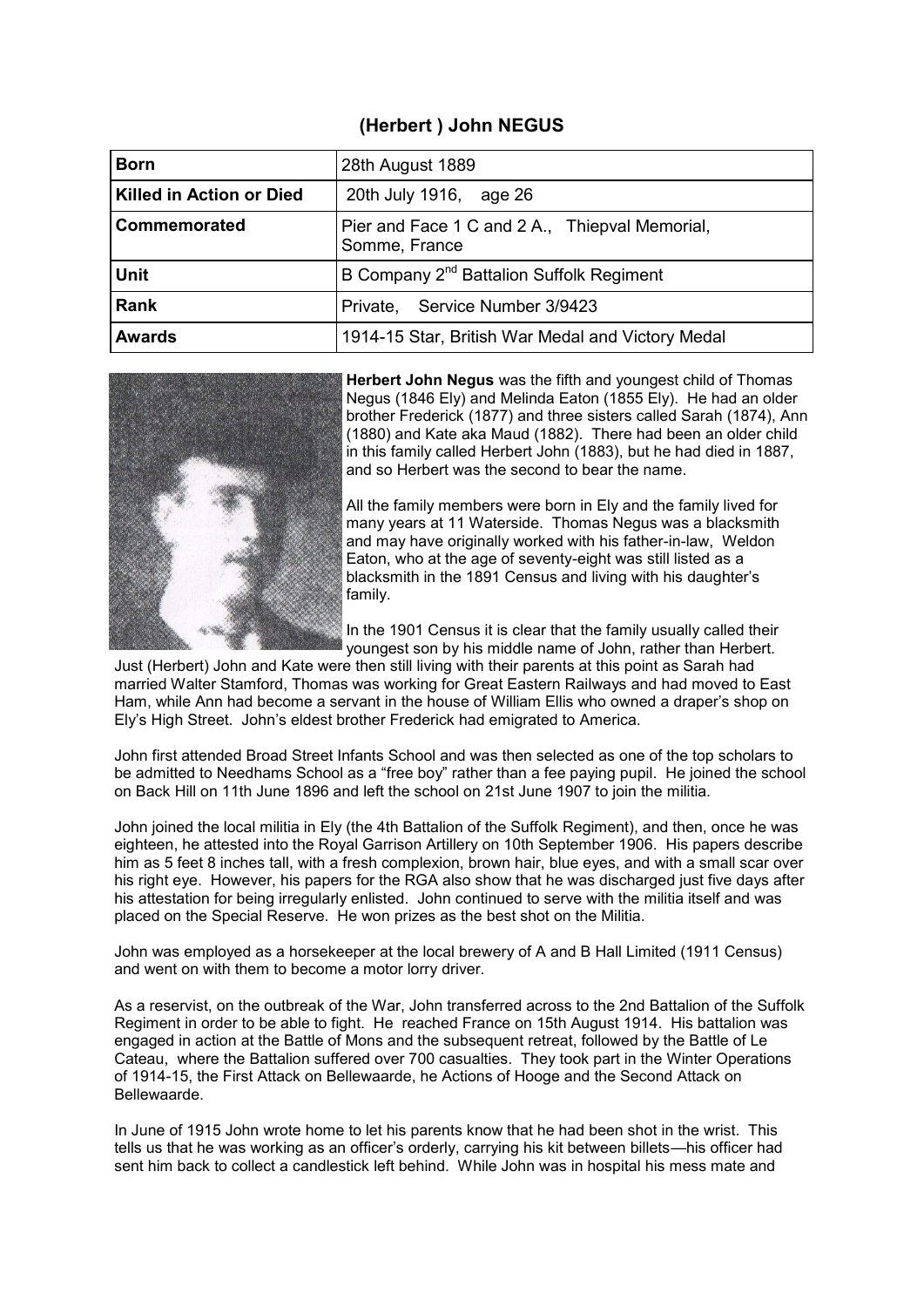close friend Arthur Page of Ely wrote to thank the Negus family for a parcel they had sent John and which he, at John's request, had shared amongst his friends, Unhappily the mess mates Arthur and John were also to appear together on the Ely War Memorial. At some other point John was also wounded in the ear.

Fighting on in 1916, the Suffolks were at the Actions of the Bluff and St Eloi Craters, the Battle of Albert, the Battle of Bazentin, and the Battle of Delville Wood. It was in the Battle of Delville Wood, one of the great Battles of the Somme, that John finally fell and as his body was not later found and identified, he is remembered on the Thiepval Memorial, alongside the other 887 missing soldiers who perished on the same day.

It was more than a year before John's death was officially confirmed:

*"Pte. H. J. Negus of the Suffolks, son of Mr and Mrs Negus, Waterside, Ely, posted as missing since July 1916, is now reported to have been killed in action. Pte. Negus, who was in the employ of Messers. A. and B. Hall, Ltd., as a motor lorry driver for several years, was a member of the old Militia and was afterwards in the special reserve. He won many prizes for being the best shot in his regiment, and when war broke out, was one of the first to volunteer for active service. He went out to France in October, 1914, and was twice wounded, being shot through the wrist and in the ear."* (Cambridge Daily News 31st August 1917)

John's effects amounted to £18 11s 6d and a further £8 10s in 1919; the money was sent to his father Thomas.

Herbert John Negus is remembered on the Ely Market Place Memorial. It appears he may also have been recorded twice on the county memorial in Ely Cathedral as H J Negus and as J Negus.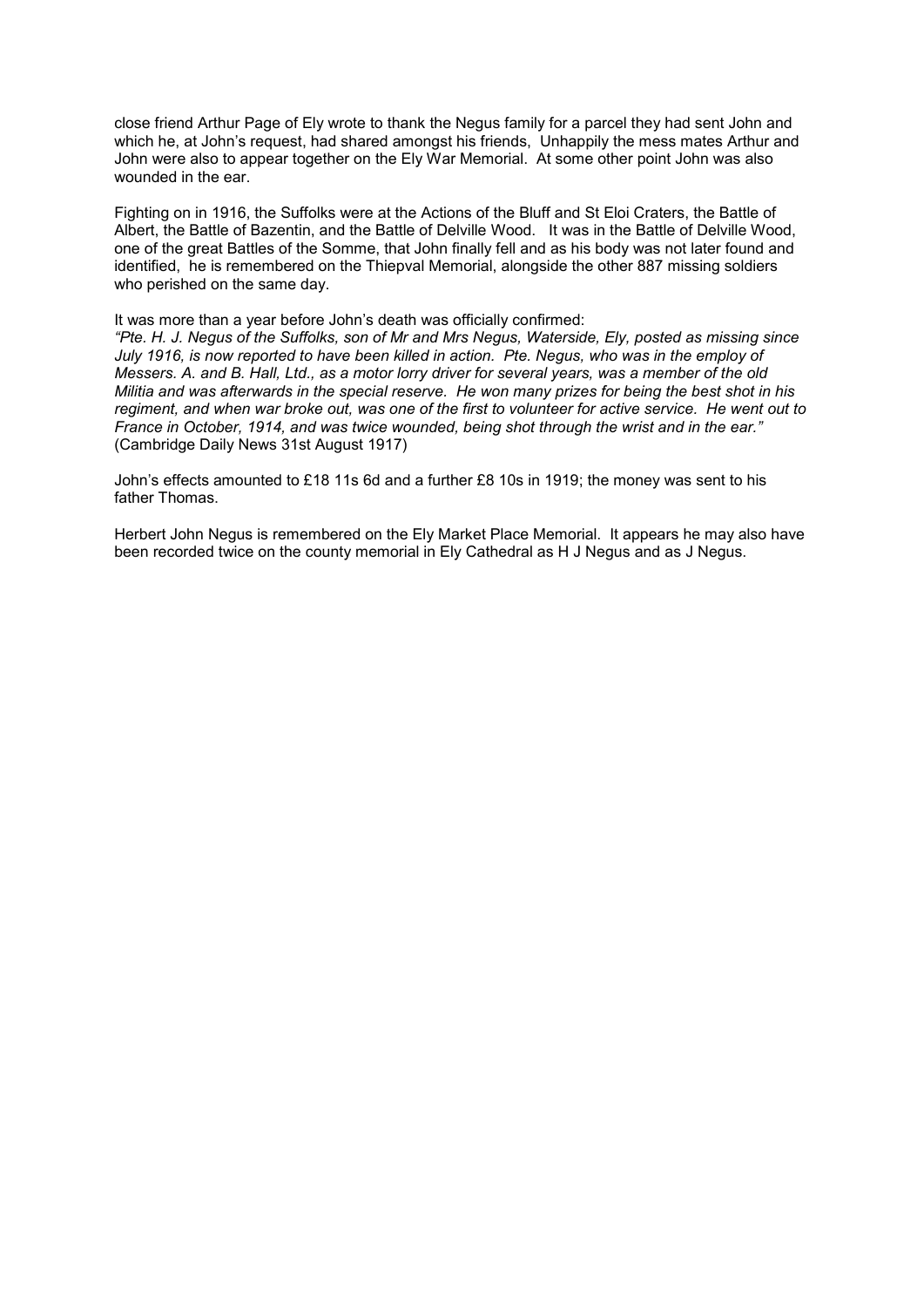### **Arthur James NEWELL**

| <b>Born</b>              | 1888                                             |
|--------------------------|--------------------------------------------------|
| Killed in Action or Died | 10th November 1917,<br>age 28                    |
| Commemorated             | Panel 65 to 66., Tyne Cot Memorial,              |
|                          | Zonnebeke, West-Vlaanderen, Belgium              |
| <b>Unit</b>              | 1 <sup>st</sup> Battalion South Wales Borderers, |
| <b>Rank</b>              | Service Number 45696<br>Private,                 |
| <b>Awards</b>            | <b>British War Medal and Victory Medal</b>       |

**Arthur James Newell** was born in Bedwell Hay, Ely and was baptised in the church at Little Thetford on 16th September 1888. Arthur's father was a labourer, William Thomas Newell (1854 Haddenham), and his mother Elizabeth Ann (nee Greaves, 1852, Ely);

On 6th March 1893 Arthur entered Market Street Infants School; the register shows that the family home was then in Waterloo Place, Ely; surprisingly, the school register gives Arthur's birthdate as 6th November 1889, although his birth was registered over a year earlier. In the 1891 Census the family was still living in Bedwell Hay, and in the family home were Arthur's sisters Mary (1875), Emily (1877), Rose (1879), Laura (1881), Elizabeth (1883), Mary Ann (1884) and three month old Eleanor Mabel (1891). Arthur does not appear with his family on this occasion, but, as he cannot be located elsewhere, it is possible that he just got missed out amongst all those other children!

In the 1901 Census the Newells can be found living in Cow Lane, Ely, (now West Fen Road) William was working as a yardman on a local farm and there were just Arthur and three younger children in the household. His sister Eleanor and two younger brothers, Herbert (1894) and Harold (1901).

Arthur worked locally as a gardener, first for the Reverend J F Barber and then for the Keenlysides. He then moved away from Ely, and in the 1911 Census he is living in a farmhouse at Thorney, near Peterborough. with farmer William Speed Smith and working as his groom. His parents meanwhile, still in West Fen Road, had just Herbert and Eleanor at home. They were later to move to Mill Cottage, 7, St. John's Rd., Ely.

Arthur did not stay in the Peterborough area either, as he went on to work for Vickers at Ipswich and when he enlisted in the Army Service Corps (service number M/289362), he was living in Weybridge in Surrey. He had already attempted to enlist three times, but each time was rejected as unfit for service, until he was finally called upon 13th February 1917. He went to France in May 1917.



Arthur was later transferred into the South Wales Borderers and was killed in the closing stages of the Battle of Passchendaele, a three month battle which resulted in over 200,000 Allied casualties. His battalion was in the area of Irish Farm, where the ground conditions were appallingly bad, and probably added to the high number of casualties.

Arthur is commemorated with the other Missing in the Tyne Cot Memorial, as well as on the Ely Market Place Memorial and the Memorial in St Mary's Church.

Arthur nominated his sister Eleanor (whom the family always called Mabel) to receive his effects if he should be killed; she received £4 11s 11d and then a further £3 in 1919.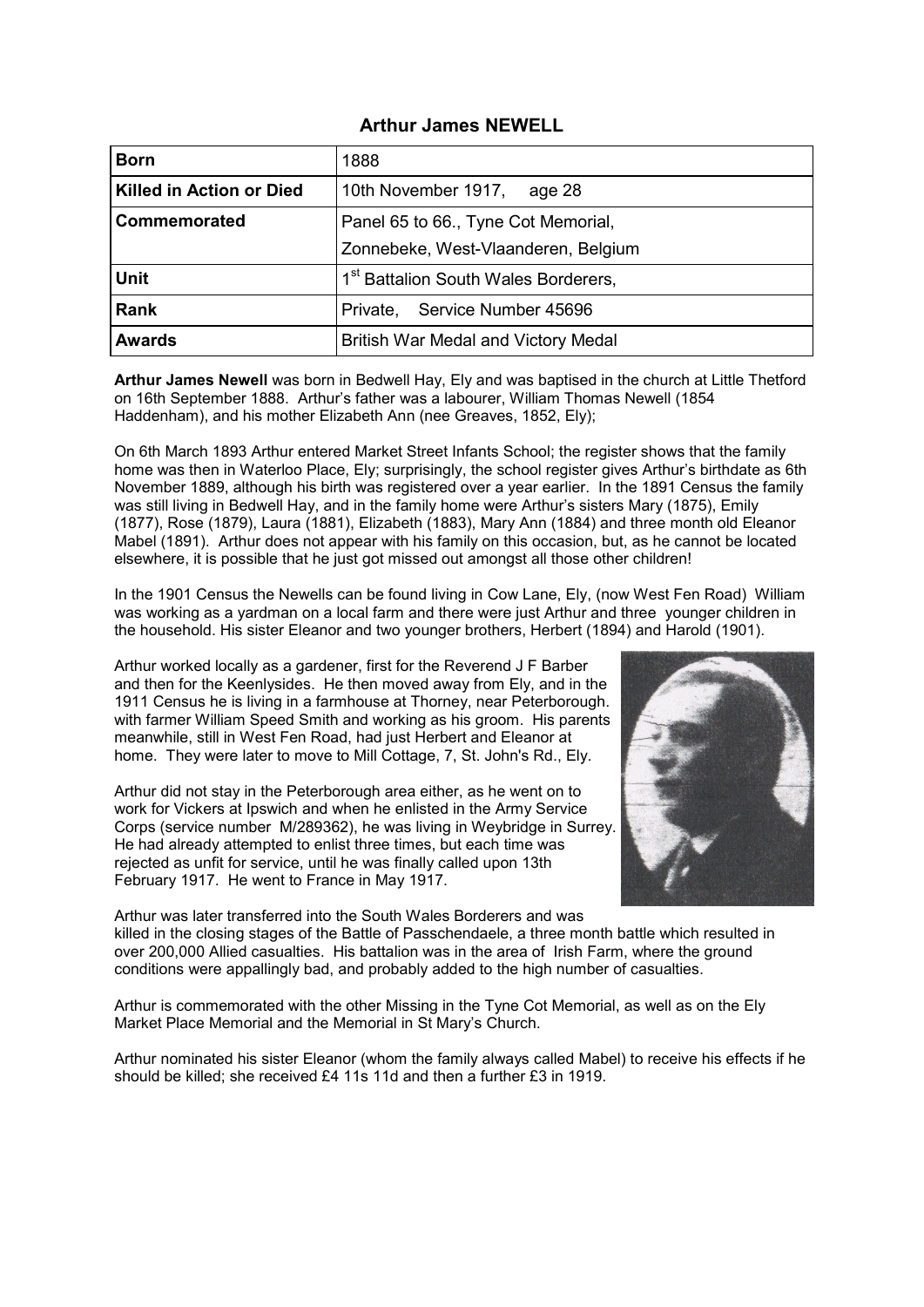## **Charles Henry NEWMAN**

| <b>Born</b>              | 1889                                                                                  |
|--------------------------|---------------------------------------------------------------------------------------|
| Killed in Action or Died | 12th September 1917, age 28                                                           |
| <b>Buried</b>            | Grave IV. D. 1., Mendinghem Military Cemetery,<br>Poperinge, West-Vlaanderen, Belgium |
| <b>Unit</b>              | 2 <sup>nd</sup> /4 <sup>th</sup> Battalion Royal Fusiliers (City of London Regiment)  |
| Rank                     | Private, Service Number 295264                                                        |
| <b>Awards</b>            | <b>British War Medal and Victory Medal</b>                                            |

Joseph Newman (1855 Ely) and his wife Anna Maria Day (1868 Cambridge) had six children: William Butcher (1886 Ely); Emily (1888 Cambridge); **Charles Henry** (1889 Ely); Florence Annie (1891 Ely); Lily (1893); and Joseph (1895 Ely).

In 1891 the family were living in Broad Street and Joseph worked as a fish hawker. On 1901 they were in Harlock Lane and Charles' older brother William was working as a boot machine minder.

Charles' father Joseph died just before Christmas 1905 and so, in 1906, his mother married Charles Fisher (1862 Ely); Charles Fisher was a laundryman and Annie joined him in this business, working as a laundress. In 1911 only Joseph was still living with his mother and stepfather in their home in Waterside and he had become a labourer at a local agricultural engineers. Charles' brother William was in Bedford working as a labourer and living in the Cock Inn Lodging House. Florence was in service in Mill Road, Cambridge and Lily was also in service in Cambridge in the home of a retired clergyman. Charles himself was even further from home than his brothers and sisters, as he was a footman to Charles Leyshon Dillwyn-Venables-Llewelyn (who was later a baronet) at Llysdinam Hall in Newbridge-on-Wye, Brecknockshire, Wales. He was one of ten servants, and the other footman, Joseph Flinders, also happened to be from Cambridgeshire (Yelling). Charles' employer had been a Member of Parliament for Radnorshire in 1910 and would go on to be Lord-Lieutenant of the county.

By the time the War broke out Charles was living and working in Godmanchester in Huntingdonshire and he enlisted in Huntingdon with the Huntingdonshire Cyclists Battalion (no. 290121). The Cyclists Battalion was a battalion of runners which served as coastal patrols along the East Anglian coast but in 1915 the battalions were broken up to reinforce depleted regiments at the Front. Charles then fought with the Royal Fusiliers (London Regiment) and was badly wounded near Poperinge. This may have been when his battalion's transport line came under heavy shell fire at the beginning of September. Charles died in a casualty clearing station.

Charles' effects amounted to £9 4s 4d and a further £14 in 1919; the money was sent to his mother Annie. She requested that his grave should carry the message "Dearly Loved And Never Forgotten—Mother".



Charles is commemorated on the Ely Market Place memorial and also on War Memorial in Godmanchester.

> *For a period Charles Newman worked as a footman at Llysdinam Hall*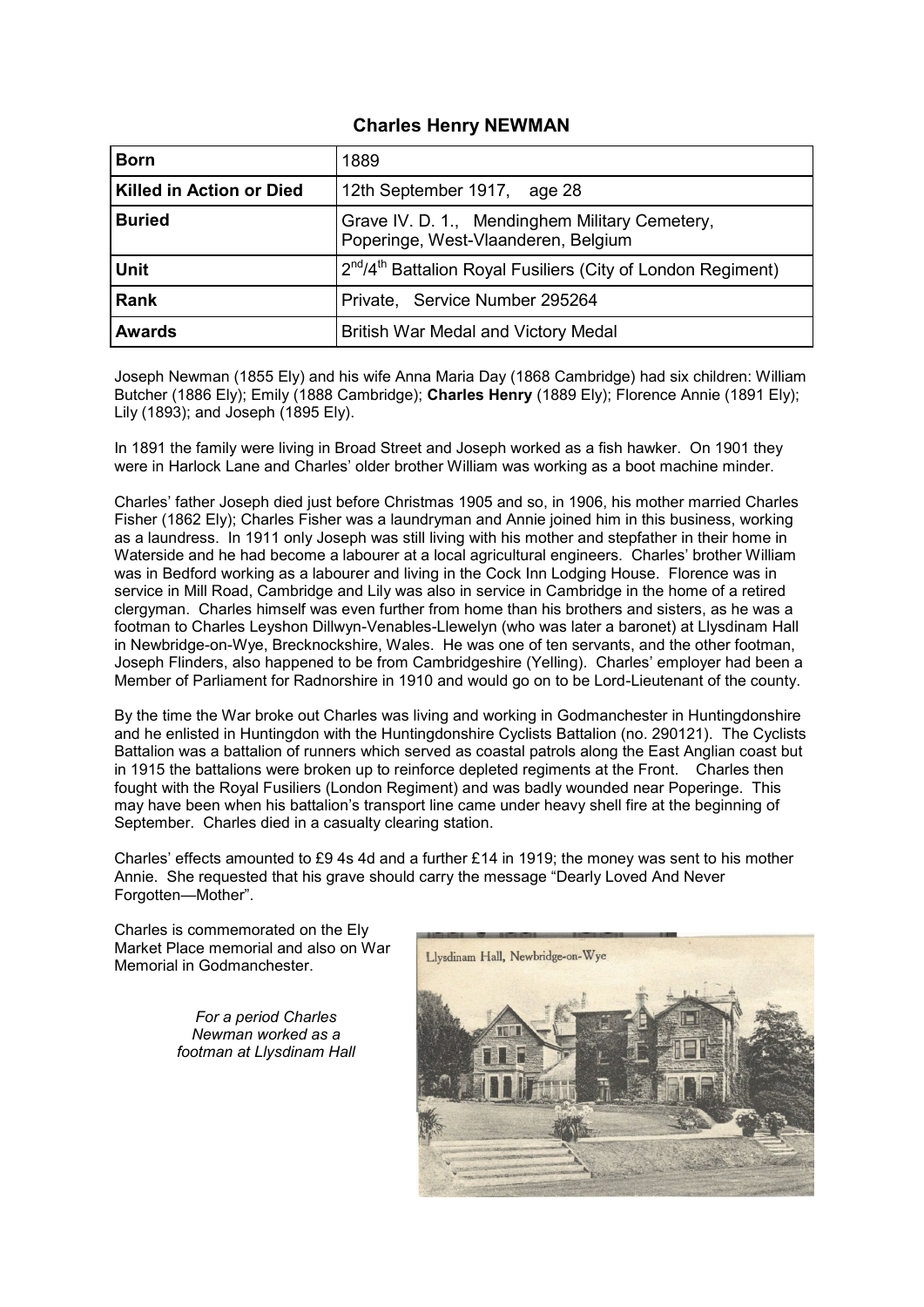# **George Alfred NICHOLAS**

| <b>Born</b>                     | 1883                                                          |
|---------------------------------|---------------------------------------------------------------|
| <b>Killed in Action or Died</b> | 15th February 1917,<br>age 34                                 |
| <b>Buried</b>                   | Grave I. E. 13., Ovillers Military Cemetery,<br>Somme, France |
| <b>Unit</b>                     | 23 <sup>rd</sup> Battalion Royal Fusiliers                    |
| <b>Rank</b>                     | Private, Service Number G/61747                               |
| <b>Awards</b>                   | British War Medal and Victory Medal                           |

Alfred Nicholas (1847) from the hamlet of Oxlode (near Pymoor) and his wife Rebecca Dewsbury (1851? Little Thetford ) moved into Ely where they raised their family consisting of Frederick (1874), Minnie Ann (1876), Georgiana (1878), Rose Emma (1879), and **George Alfred** (1883). Alfred worked as a steam saw operator and the family lived in Raby's Yard, Ely.

George's father Alfred died at the age of thirty-eight in 1885. The family moved to Cow Lane (West Fen Road) on the outskirts of Ely and Rebecca worked as a charwoman. In the 1891 Census George's eldest brother Frederick is shown helping support his brothers and sisters working on the local farms, while Georgiana is a nursemaid. There is also a new baby in the household called Mabel who obviously cannot be Alfred's daughter.

George and Frederick stayed together with their mother for more than thirty years. In about 1900 Alfred was employed as a labourer by Messers A. and B. Hall, local brewers, and worked for them for sixteen years. Mabel was living with her family at the time of the 1901 Census, but by the 1911 Census was working as a housemaid to the manager of a tobacco factory in Nottingham.

In the 1911 Census George and his brother Frederick were still living with their mother Rebecca although they had moved to Chapel Street. Rebecca was still working as a charwoman and Frederick as a farm labourer, George was still working as a labourer at the brewery.

If it had not be for the War it is probable that Rebecca and he sons would have stayed together for many more years, instead, when conscription was put in place Alfred joined up in March 1916. He went to the Front in November and survived just three cold winter months on the Somme. He served first with the Suffolk Regiment (service number 26473), and was then placed in the Royal Fusiliers. The 23rd Battalion of the Royal Fusiliers was one of the "Sportsmen's Battalions", so called because they were "Pals Battalions" which included more than the usual number of men who had made their name in sport, and so it is possible Alfred fought side by side with some of the sports stars of the time. 15th February 1917 was a day of German raids along the Somme and particularly on the Front near Loos, west of Messines, and north-east of Ypres; the battalion was in the part of the line on the Albert-Bapaume road. George was killed in action and buried in the dressing station's graveyard at Ovilliers; his mother was first told that he had been wounded, so it appears he reached the dressing station (barely) alive.

George's effects amounted to £2 12s 6d and a further £3 in 1919 and these were sent to his mother Rebecca. He is commemorated on Ely Market Place.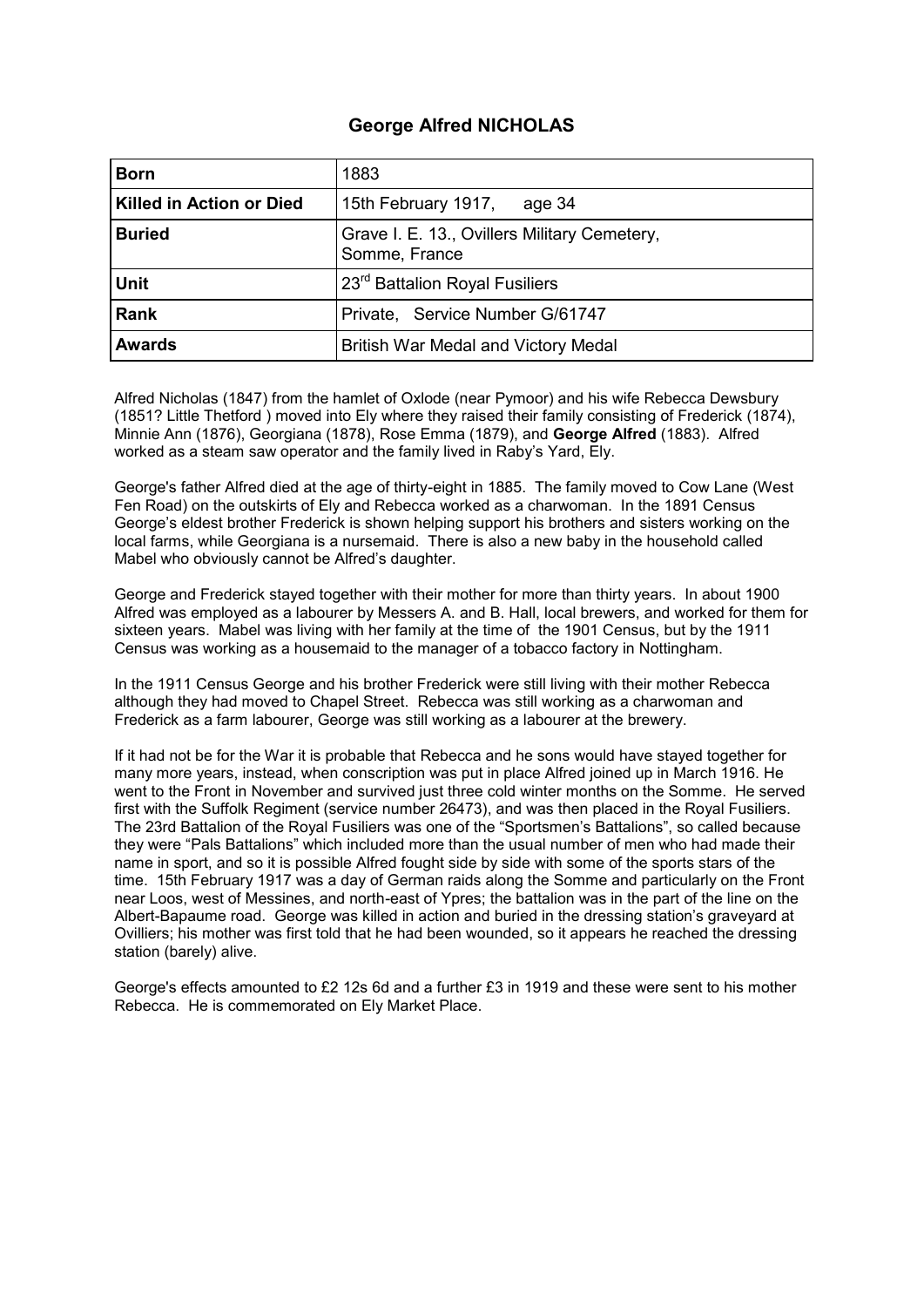|  |  | <b>Harry Arthur NORDEN</b> |
|--|--|----------------------------|
|--|--|----------------------------|

| <b>Born</b>                     | 30th May 1893                                                |
|---------------------------------|--------------------------------------------------------------|
| <b>Killed in Action or Died</b> | 19th September 1916,<br>age 23                               |
| <b>Buried</b>                   | Grave A.1., Hem Communal Cemetery,<br>Somme, France          |
| <b>Unit</b>                     | D Company, 1 <sup>st</sup> Battalion Cambridgeshire Regiment |
| <b>Rank</b>                     | Private, Service Number 2648                                 |
| <b>Awards</b>                   | 1915 Star, British War Medal and Victory Medal               |

**Harry Arthur Norden** was born in Stuntney in 1893. His father William James Norden (1866) was originally from Bottisham in Cambridgeshire and his mother Susan Cook (1867) from Wickhambrook in Suffolk. The couple lived first at Cowlinge in Suffolk, where their first child, Jessie, was born in 1899. They then moved to "Kiln Houses" in Stuntney where they married in 1890 and where Harry and his siblings William James aka Willie (1890), Ann Elizabeth Annie (1892), and George (1895) were all born. William senior was a journeyman blacksmith.

On 24th June 1896 Harry entered Stuntney Junior Middle and Infants School, one day before Thomas Parker McGee. He left the school on 15th June 1906.

The 1901 Census shows the Nordens living next door to the Parker McGee family in Stuntney, they were the family which was worse affected by the War in the Ely area, and Harry must have known them all well, gone to school with them, and worked with them too.

By the time of the 1911 Census all three Norden sons were working as farm labourers. Harry was working as a labourer for Mr Cole Ambrose in Stuntney. In March 1914 he was a witness



at the inquest into the suicide of fellow worker James Paynton whom Harry had found hanging in a barn. It emerged at the inquest that Harry was aware his co-worker was stealing bags of potatoes from their employer and had "turned a blind eye".

Harry and his brother Willie were amongst the first of the young men of the area to enlist with the 1st Battalion of the Cambridgeshire Regiment after the outbreak of the War, and their names are in the "Roll of Honour" published in the local newspaper of 18th September 1914. They reached France in February of 1915 and fought together in battles such as the action of St Eloi, the Second Battle of Ypres, and the Battles on the Ancre. At one point in October 1915 Harry was wounded and was hospitalised in New Brighton on the Wirral. He was later hospitalised with shell shock and, the local newspaper reported, "returned to the trenches while still unfit for duty".

However Harry was not to be killed in action on the Somme like so many Ely men who died in 1916, instead he perished of cerbro-spinal meningitis. One of the biggest problems with meningitis is that it can develop very quickly and someone can seem perfectly well and then, just a few hours later, be extremely ill with the disease and even die, Harry was rushed to the 2/1st South Midland Casualty Clearing Station, but did not survive. He appears to be the first burial made in the clearing station's cemetery.

On Harry's grave his family asked for the additional words carved to read simply "Rest in Peace". He is commemorated on the Ely Market Place Memorial (unfortunately as "Norder") and on the Stuntney Memorial. He was also listed on the Holy Trinity Memorial but with his brother's (and father's) initial as "W. Norden" - in fact his brother Willie Norden survived the War (he actually died in 1946), although he was wounded in the last stages of the conflict.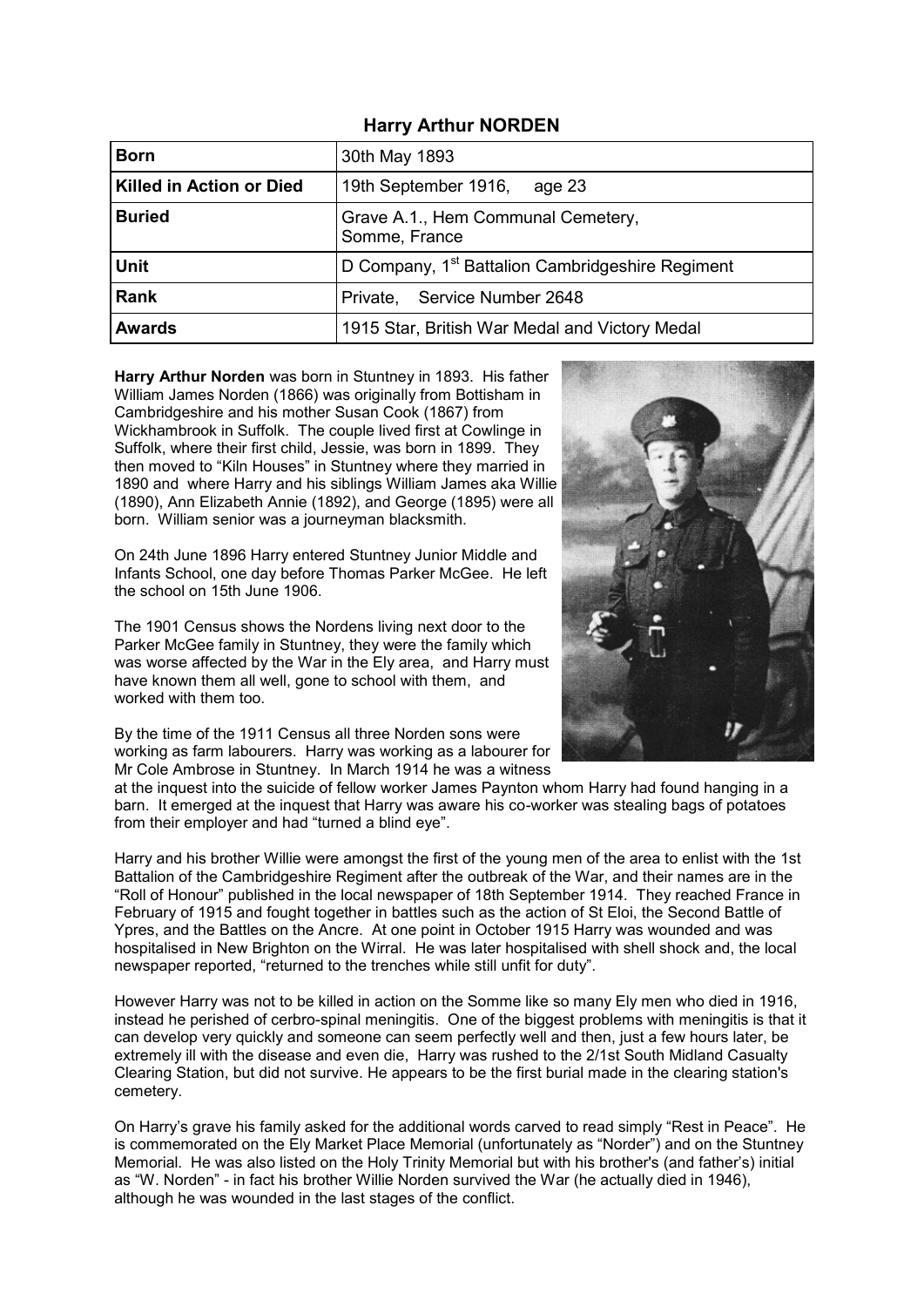#### **Walter NORMAN**

| <b>Born</b>                     | 1895                                                  |
|---------------------------------|-------------------------------------------------------|
| <b>Killed in Action or Died</b> | 1st December 1917,<br>age 22                          |
| Commemorated                    | Panel 3, Cambrai Memorial,<br>Louverval, Nord, France |
| <b>Unit</b>                     | 1 <sup>st</sup> Battalion Welsh Guards                |
| <b>Rank</b>                     | Service Number 3347<br>Private,                       |
| <b>Awards</b>                   | British War Medal and Victory Medal                   |

**Walter Norman** was born in Soham early in 1895 but spent most of his life in Ely. His father was a coal carter, George Norman (1892 Soham), and his mother Anna Cullum (1870 Pulham Mary, Diss, Norfolk). Walter was the oldest child of the family, and a brother and two sisters were born in Soham after him: William (1896), Agnes Grace (1898) and Lizzie (1900).

The Normans then moved to Broad Street in Ely (1901 Census), followed by Victoria Street (1911 Census) and finally 25, Station Rd., Ely. More children were born: Elsie (1902); Ivy (1904); Percy (1907); Marjorie May (1909); and Henry (1913).

In the 1911 Census Walter appears away from the family home at 8 Timberhill, Norwich, where, although he is listed as a visitor, he appears to be working as an errand boy for the householder, Charles Williams, who was a yeast agent. He then came back to Ely where he worked for Mr J F Burrows and then for the Yeast Company.

Walter enlisted with the Welsh Guards at Newmarket following the introduction of conscription in 1916. and was in the army for thirteen months, seven of them in France. He served alongside his friend Fisher Webster. The Welsh Guards fought in the Battle of Flers-Courcelette, the Battle of Morval, the Battle of Pilkem, the Battle of the Menin Road, the Battle of Poelkapelle, the First Battle of Passchendaele, and the 1917 Battle of Cambrai. The Operations at Cambrai lasted from 20th November to 30th December and was the first battle in which tanks were used, so it is probable that Walter saw them. After initial successful attacks along the Hindenberg Line, the Battle of Cambrai became a series of foot by foot advances until on the 1st December the Germans counterattacked in force. Walter and Fisher Webster were both killed by machine gun fire as they attacked the German trenches at Gonnelieu. Walter was one of 55 Welsh Guardsmen to die on that day and whose bodies were not recovered; they are commemorated together on the Cambrai Memorial. Walter is also remembered on the Ely Market Place Memorial. Fisher's body was recovered.

News of Walter's death reached Ely on a letter from his good friend Private J Hills back to his wife in Broad Street; *"We had been in the trenches for a long time and had a very rough time of it. I am sorry to say that Walter Norman is killed, also Mr Webster."* 

Walter's effects of £7 14s 4d were sent to his father George, with a further £4 in 1919.

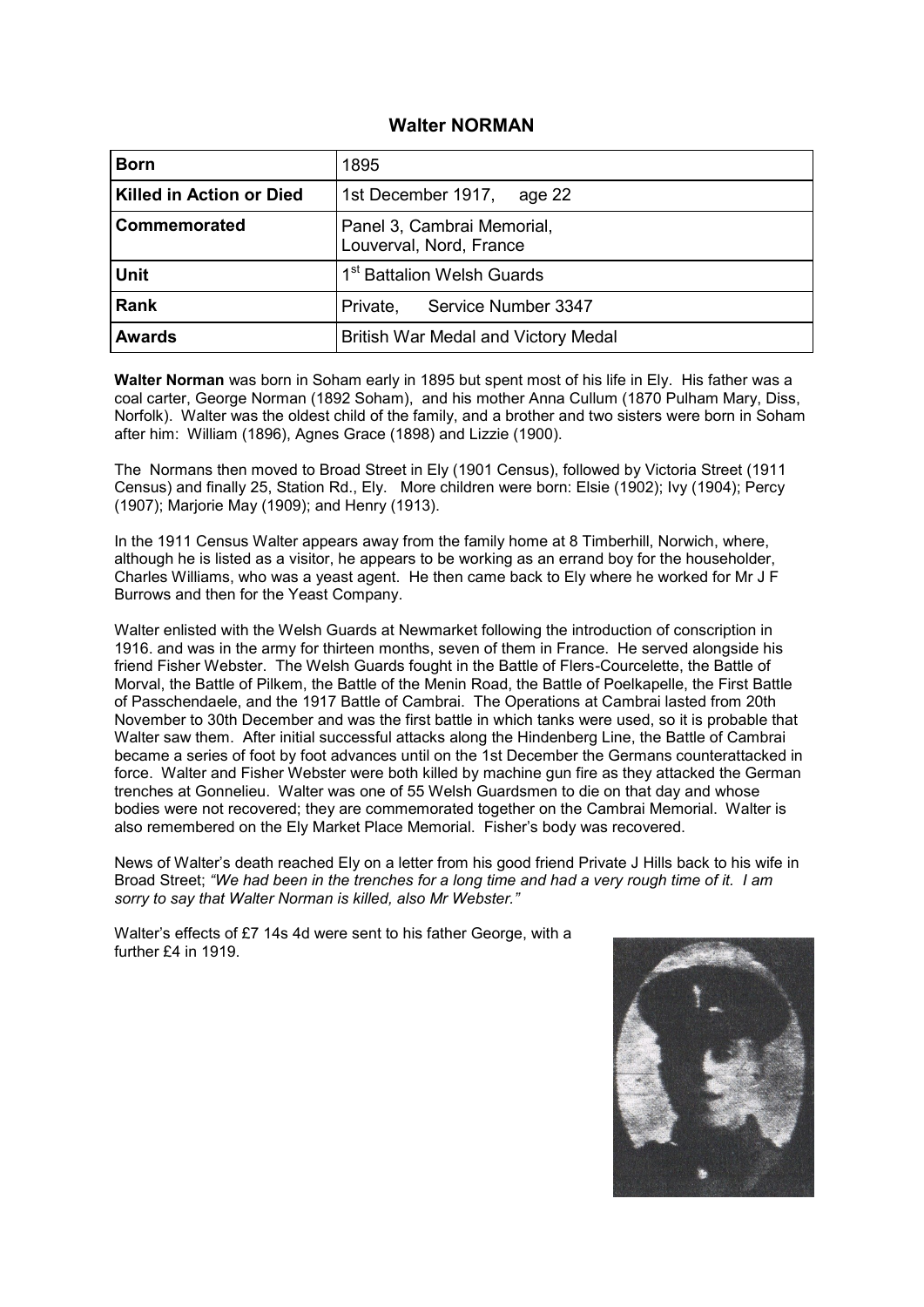# **(John) Charles OSBORNE**

| <b>Born</b>                     | 1887                                                                      |
|---------------------------------|---------------------------------------------------------------------------|
| <b>Killed in Action or Died</b> | 4th May 1915, age 27                                                      |
| Commemorated                    | Panel 21, Ypres (Menin Gate) Memorial, leper,<br>West-Vlaanderen, Belgium |
| <b>Unit</b>                     | 1 <sup>st</sup> Battalion Suffolk Regiment                                |
| <b>Rank</b>                     | Private, Service Number 16887                                             |
| <b>Awards</b>                   | 1914-15 Star, British War Medal and Victory Medal                         |

This soldier's name is spelt in a variety of ways in different records, as he is OSBORNE on his enlistment papers and grave, as well as local newspaper reports and his official birth registration, but he can be found as OSBOURNE and also OSBORN elsewhere. He is OSBOURNE on the Ely War Memorial.

**John Charles Osborne** was the son of Charles Osborne (1850 Isleham) and Charlotte Fretwell (1864 Stuntney). Charles was a journeyman blacksmith. The family settled in Mile End, Prickwillow, where Samuel was born in 1885, moved into Burnt Fen where John himself was born in 1887, and then back into Prickwillow where Beatrice was born in 1892. In the 1891 Census it appears that family were also looking after an eight year old local girl who is shown as their boarder, Florence Brooks.

The family moved to Stuntney where Maud was born in 1889 and Daisy in 1907. John was using his middle name of Charles (the family called him Charlie), and he appears as Charles on the 1901 and 1911 Censuses. From the time he left school Charlie worked for Mr Cole Ambrose of Stuntney on his farm. He was a strong man, capable of carrying 18 stone bags of corn up the steps into the



granary loft. He is also remembered as a man who liked his drink and who would perform stunts when inebriated—there is a story that he bought a live chicken in Ely and when he reached a bridge on the way home walked along the parapet with the chicken still flapping away wildly!

Charlie's older brother Samuel was also a farm worker, probably also for Mr Cole Ambrose. In 1911 the family had a widowed blacksmith boarding with them, Charles Steadman.

Charlie's parents moved the family to 41 West Fen Road, Ely. From here Charlie enlisted in the 1st Suffolks after the outbreak of the War and reached the Front in March 1915. His mother and grandmother were desperate to stop him enlisting and hurried after him to the recruitment centre to try and bring him back. However, when Charlie's family arrived they were too late not only to prevent his enlisting, but in fact too late to ever see him alive again.

Charlie was killed in action in his first major battle— Second Ypres—a battle which lasted over a month and which is particularly remembered for the first use of poisoned gas by the Germans. His battalion was near the village of Frezenburd at the time.

It was a month before Charles and Charlotte heard the news of their son's death, probably because he was one